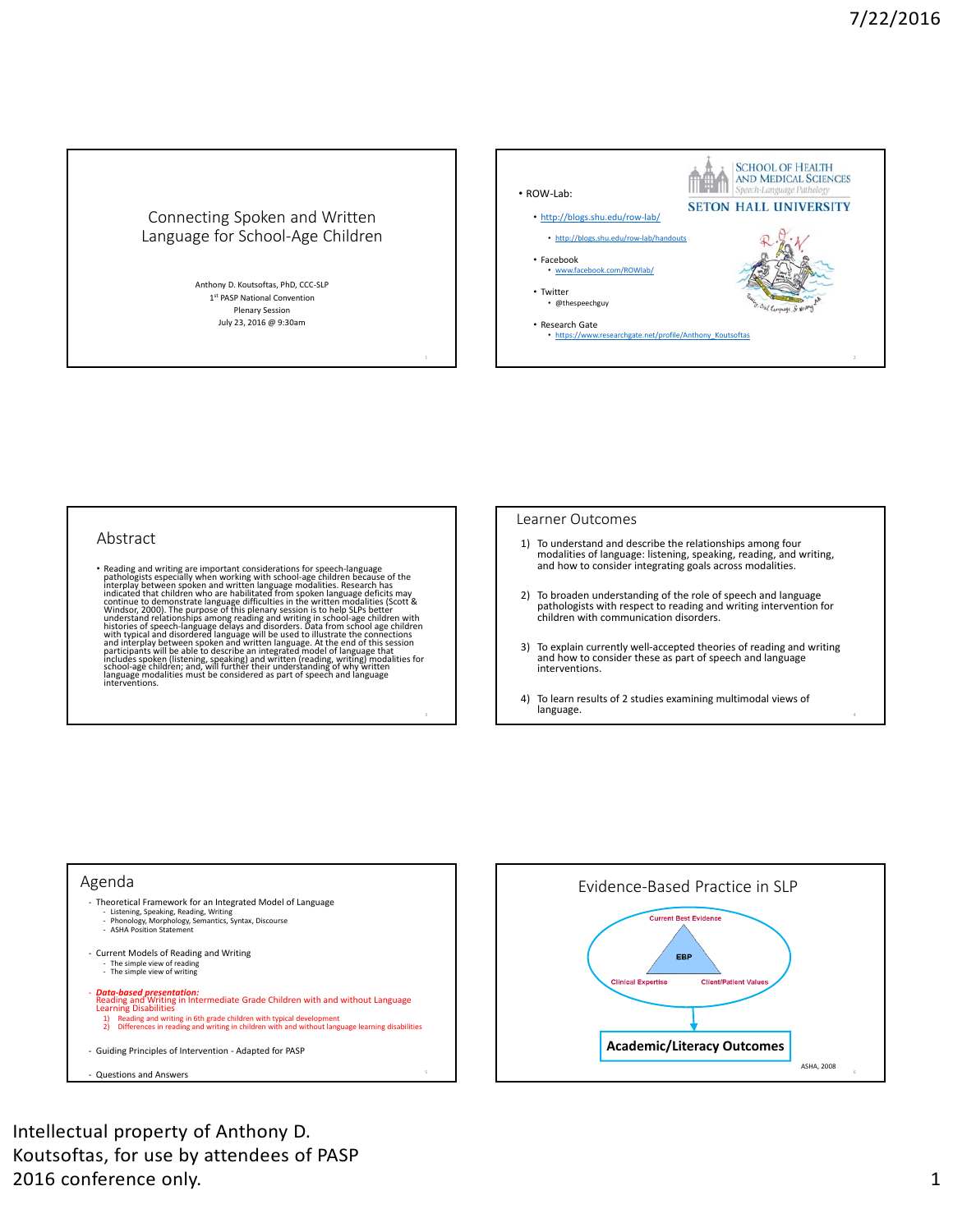





# Reading, Writing, and Speech‐Language Pathology

ASHA Position Statement (ASHA, 2001; 2002)

## According to ASHA (2001)

• "…speech‐language pathologists play a critical and direct role in the development of literacy for children and adolescents with communication disorders, including those with severe or multiple disabilities."

#### **Why?**

…spoken language provides the foundation for reading and writing;

…language modalities have reciprocal relationships;

…language impairments are often cross‐modal;

…oral language development supports written language development;

# ASHA & Literacy

- Roles and Responsibilities of Speech‐Language Pathologists with Respect to Reading and Writing in Children and Adolescents
	- Position Statement: http://www.asha.org/policy/ps2001-00104.htm
	- Technical Report\*: http://www.asha.org/policy/tr2001-00148.htm
	- Guidelines: http://www.asha.org/policy/gl2001-00062.htm
	- Knowledge and Skills: http://www.asha.org/policy/ks2002-00082.htm

Intellectual property of Anthony D. Koutsoftas, for use by attendees of PASP 2016 conference only. 2

12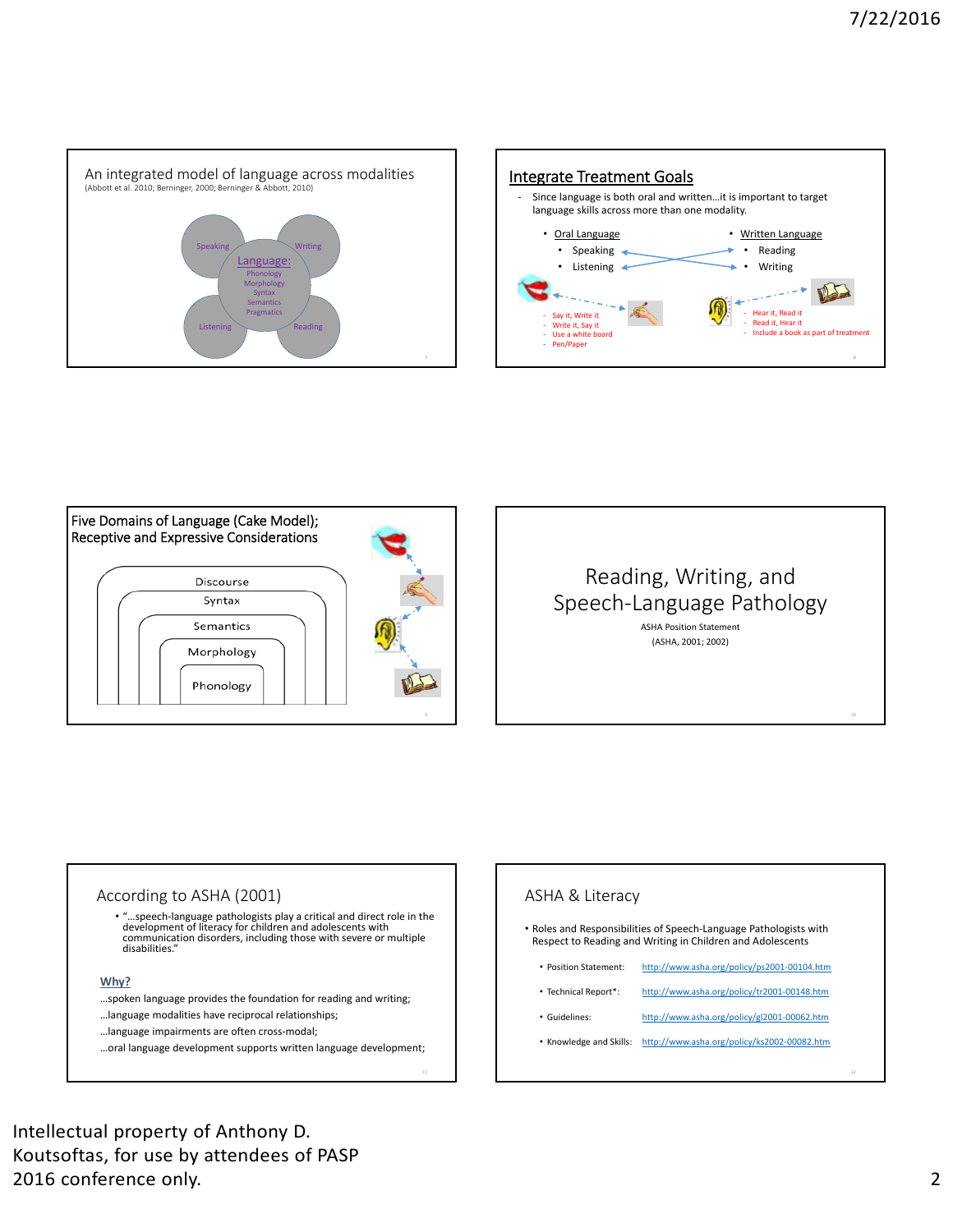#### Purpose

- "This outline is intended to inform the activities of both university and continuing education program planners, as well as individual practitioners who are continue to develop skills."
- "These knowledge and skills are necessary to meet the needs of children and adolescents with impaired communication systems in **written** as well as spoken language domains, and *to understand the ramifications of not doing so*."

#### Assumptions

- Practitioners have general background knowledge that need not be reiterated in this document.
- Boundaries between knowledge and skill are not always clear*…meaning I know about something but may not be able to do something about it.*
- No one discipline "owns" literacy skills and that teaching them is a collaborative effort.
- The knowledge acquired for reading remediation may be from multiple learning environments including undergraduate, graduate, and<br> continuing education.





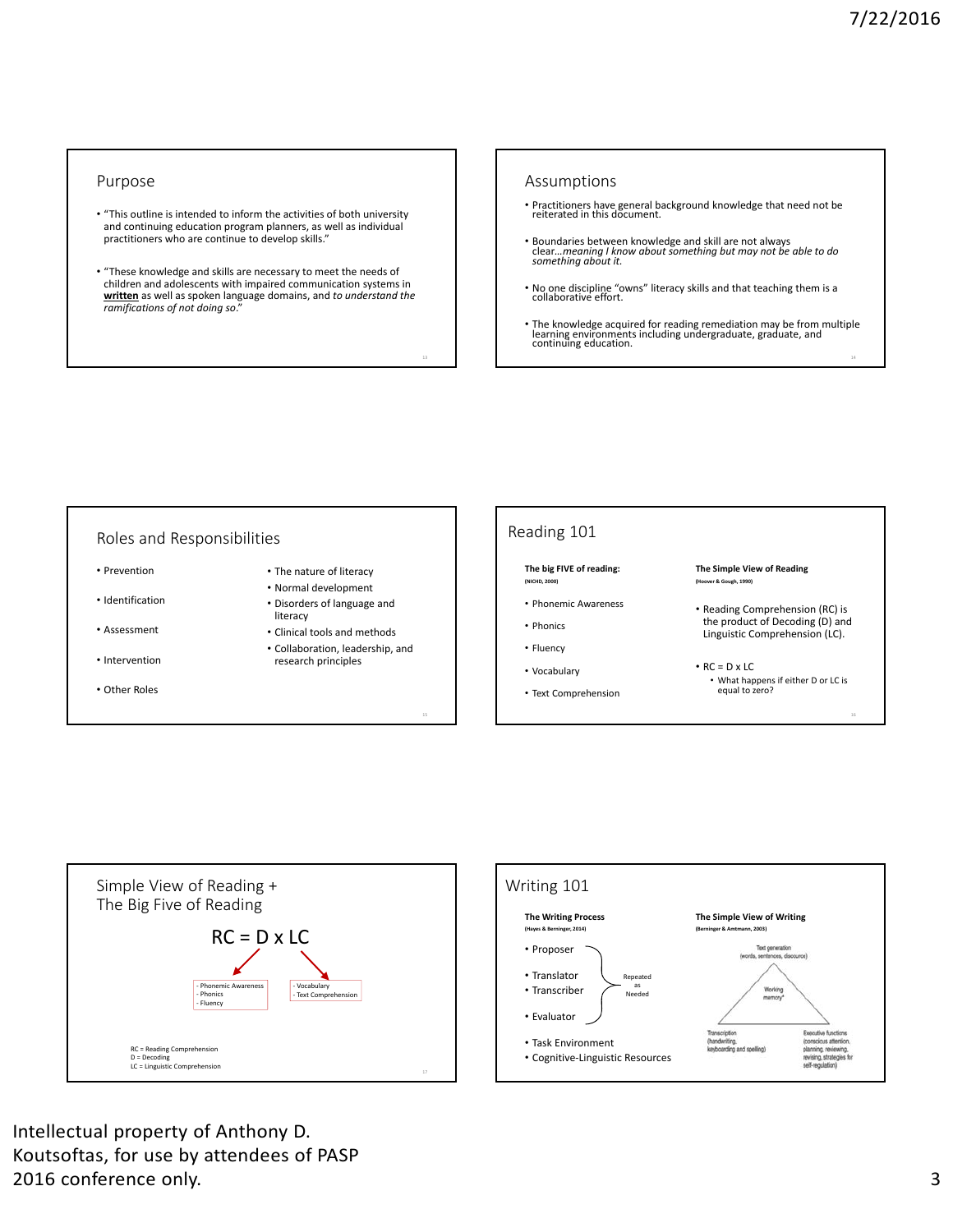



A Mini‐Meta Analysis

# Language‐Based Learning Disabilities (LLD)

- According to ASHA (2015) language‐based learning disabilities are problems with age expected reading, spelling, and/or writing, and can be preceded or concurrent with oral language deficits.
- Research has demonstrated that children with LLD who no longer present with spoken language deficits continue to show deficits in written language samples (Scott & Windsor, 2000).
	- Reading and writing are needed for successful completion of compulsory education and to obtain gainful employment with or without a higher education degree.





23

Levels of Language • Language sampling allows for a standardized way to measure spoken and written language • (e.g., Abbott, Berninger, & Fayol, 2010; Berninger, Abbott, Swanson et al. 2010) • Word, Sentence, Text level measures • Reading can be assessed at multiple levels • Sentence and Paragraph Comprehension

Intellectual property of Anthony D. Koutsoftas, for use by attendees of PASP 2016 conference only. 4

24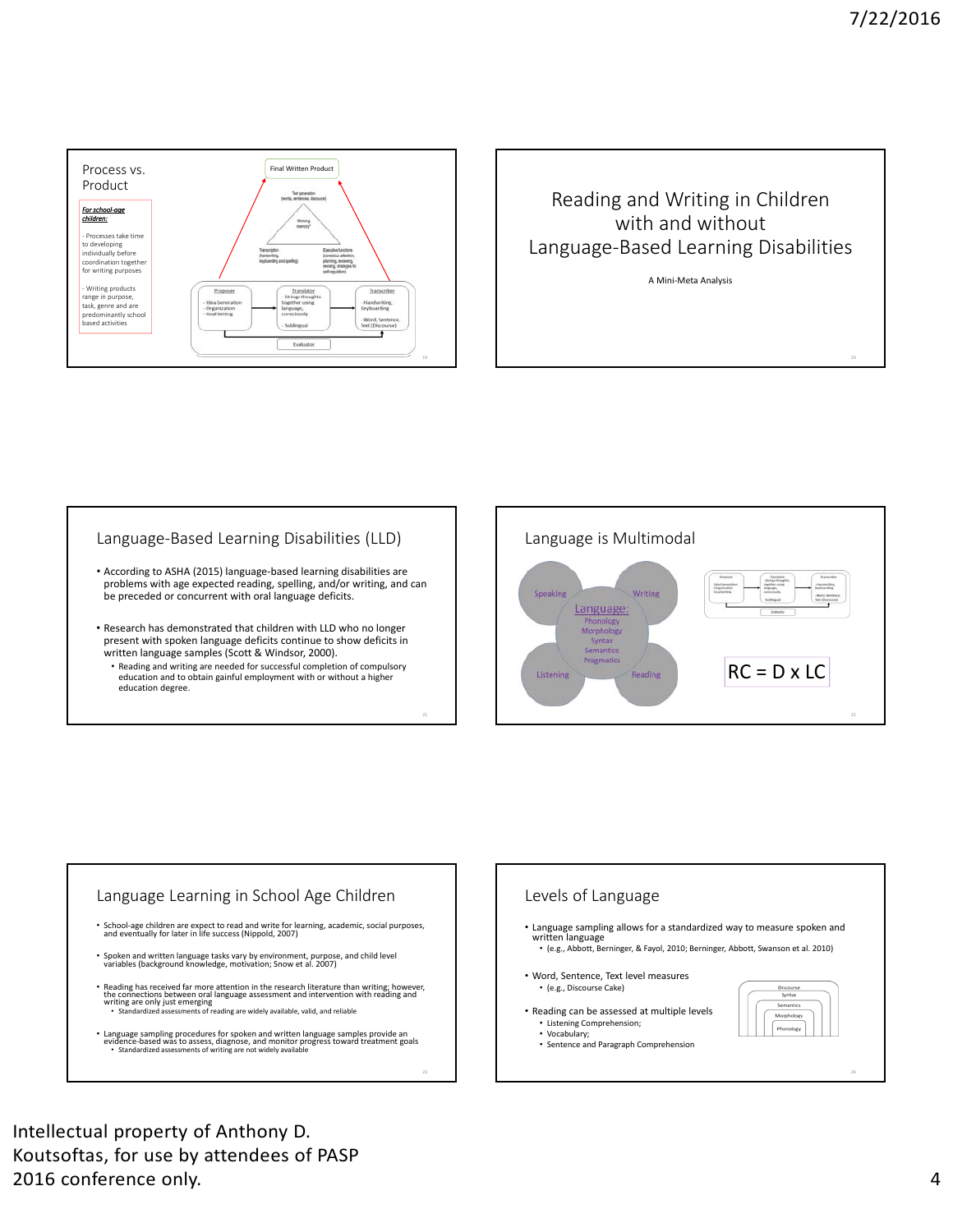#### Purpose

- To provide evidence supporting a multimodal model of language in children with typical development and age/grade level peers with language‐based learning disabilities.
- To demonstrate how to use standardized assessments of reading with language sampling procedures for written language samples for assessment and treatment purposes. • Diagnostic, progress monitoring
- To provide research with regarding to connecting oral and written language for language learning purposes in school age children.





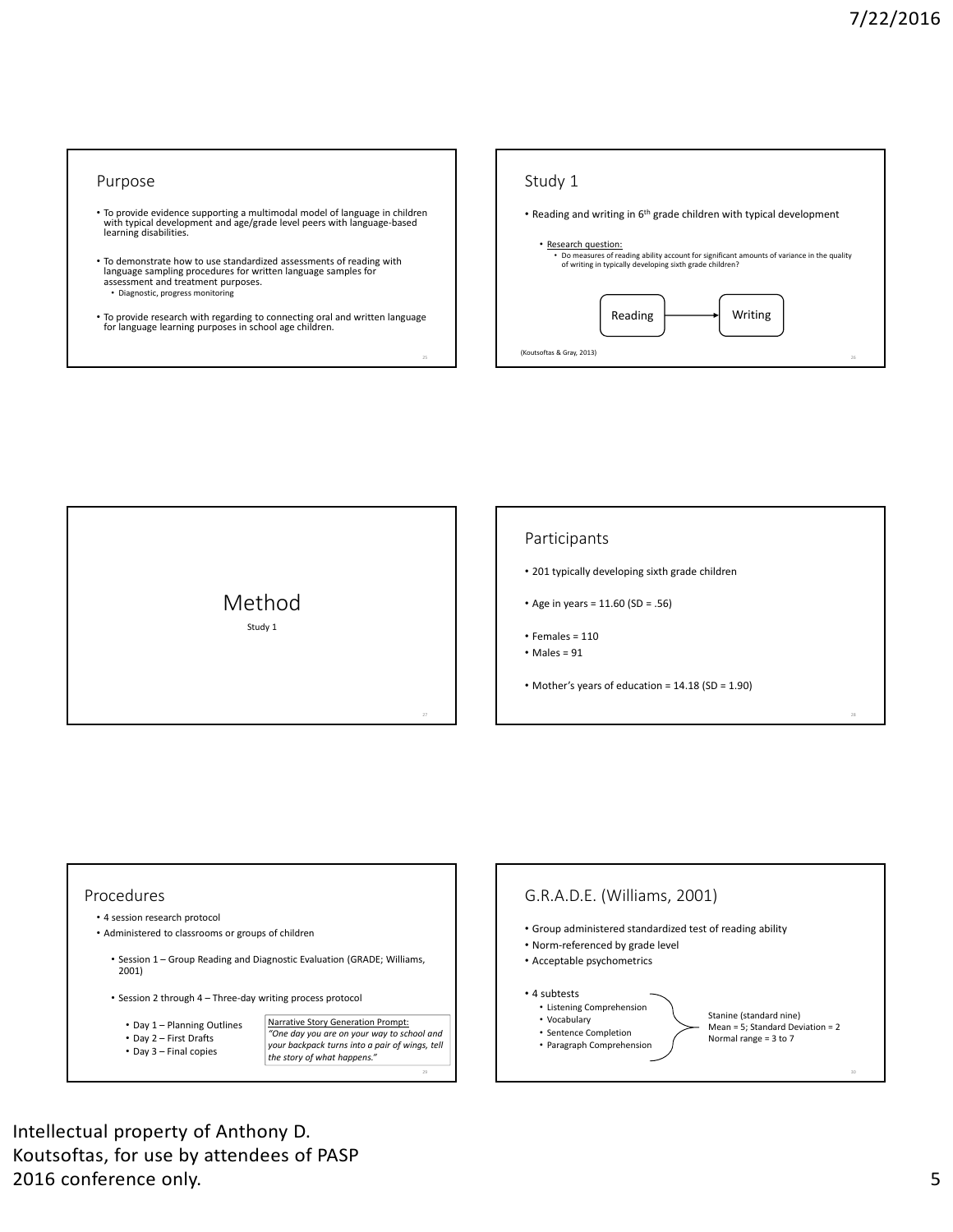## Writing Samples ‐ Final Copies

- Quality Rating Score
	- Six traits writing rubric (STWR; Education Northwest, 2006)
	- Possible range = 6 to 36

### Results – Study 1

- Stepwise multiple regression
- Independent Variable = Six Traits Writing Rubric Total Score
- Dependent Variables (Predictors) = GRADE subtests • Listening comprehension
	- Vocabulary
	- Sentence completion
- Paragraph comprehension





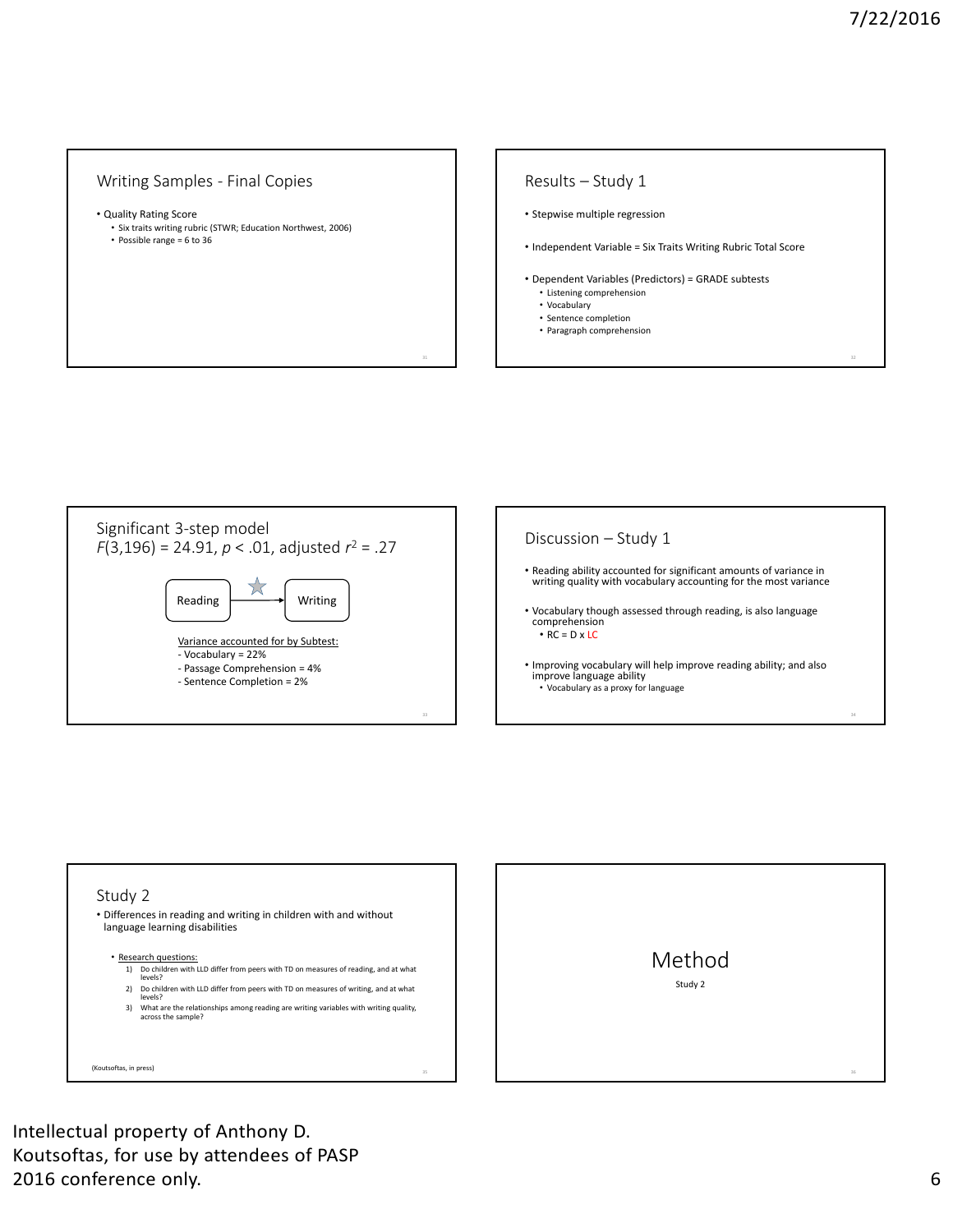# Participants • 64 intermediate grade children • Matched pairs design **TD (n = 32) LLD (n = 32)** Age in years 10.88 (SD = 1.18) 10.94 (SD = 1.22) Mother's years of education 14.63 (SD = 1.64) 14.19 (SD = 2.68) Female : Male 14 : 18 14 : 18









Intellectual property of Anthony D. Koutsoftas, for use by attendees of PASP 2016 conference only. 2016 **2016 2016 2016 2016 2016 2016 2018**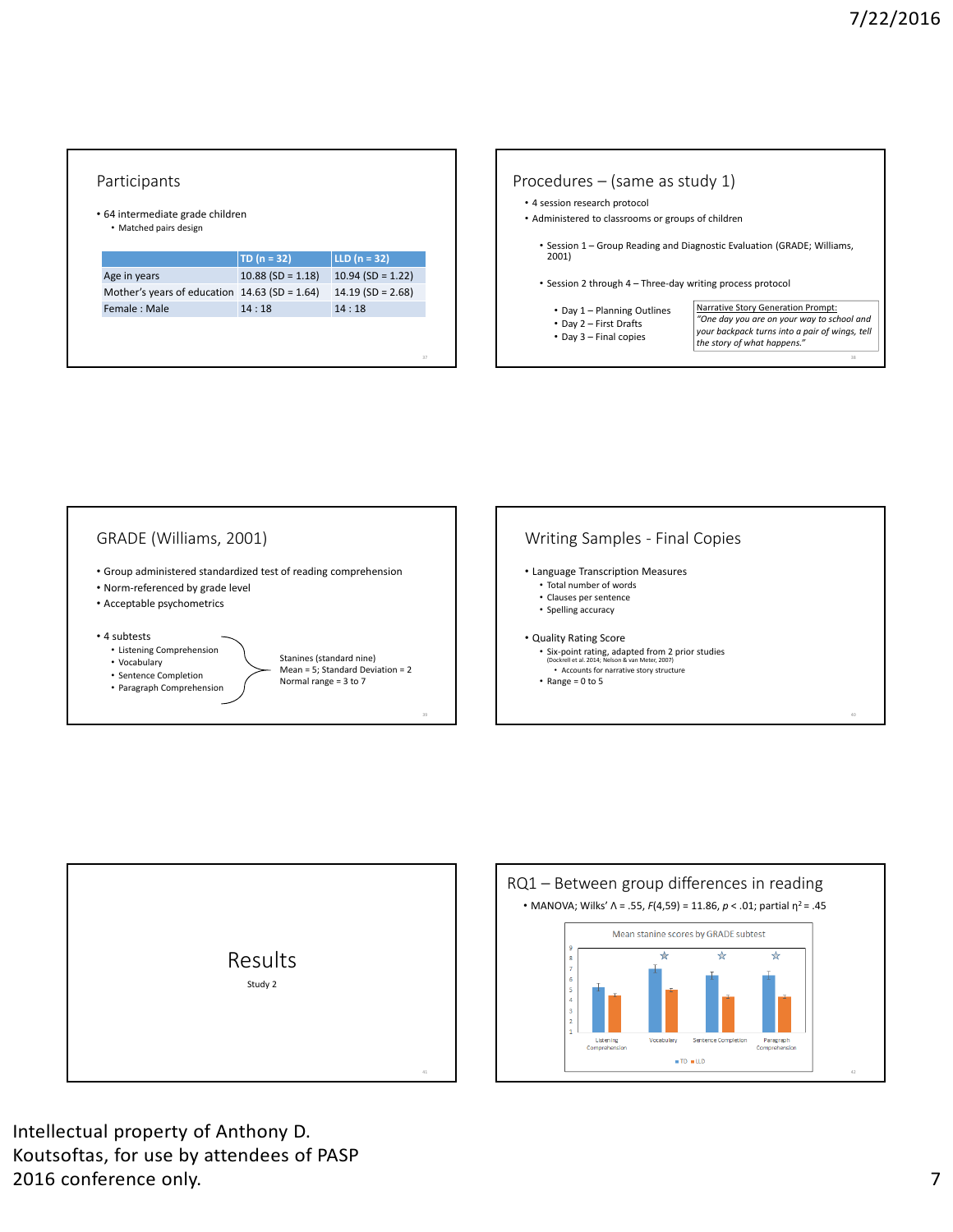

| <b>Reading</b>             |            |                        |                          | <b>Writing</b>           |                         |                      |
|----------------------------|------------|------------------------|--------------------------|--------------------------|-------------------------|----------------------|
| Listening<br>Comprehension | Vocabulary | Sentence<br>Completion | Passage<br>Comprehension | Total number<br>of words | Clauses per<br>sentence | Spelling<br>Accuracy |
| $-.12$                     | .20        | .21                    | .23                      | $.64**$                  | $-.01$                  | $.41**$              |
|                            |            |                        |                          |                          |                         | ** $p < .001$        |
|                            |            |                        |                          |                          |                         |                      |

# Discussion – Study 2

- Language status clearly impacted reading and writing at multiple levels of language:
	- For reading, this was observed at the word, sentence, and discourse levels
	- For writing, this was observed at the word and discourse levels only
- Relationships among measures of reading and writing towards writing quality were few, and only between writing at the word and discourse levels with writing quality.
	- Writing at the word and discourse levels was related to better quality narrative stories.

# Overall Implications

- Language modalities of reading and writing showed strong relationships between each other and differences by language group status (LLD, TD) support the influence that oral language has on these skills.
- SLPs working with children who demonstrate oral language deficits should very much consider the implications this has on written language deficits (reading and writing).



Intellectual property of Anthony D. Koutsoftas, for use by attendees of PASP 2016 conference only. 8

#### Guiding Principles of Intervention (Paul & Norbury, 2012)

- - 1) Target goals that are curriculum based
	- 2) Integrate oral and written language
	- 3) Go meta
	- 4) Provide preventative intervention